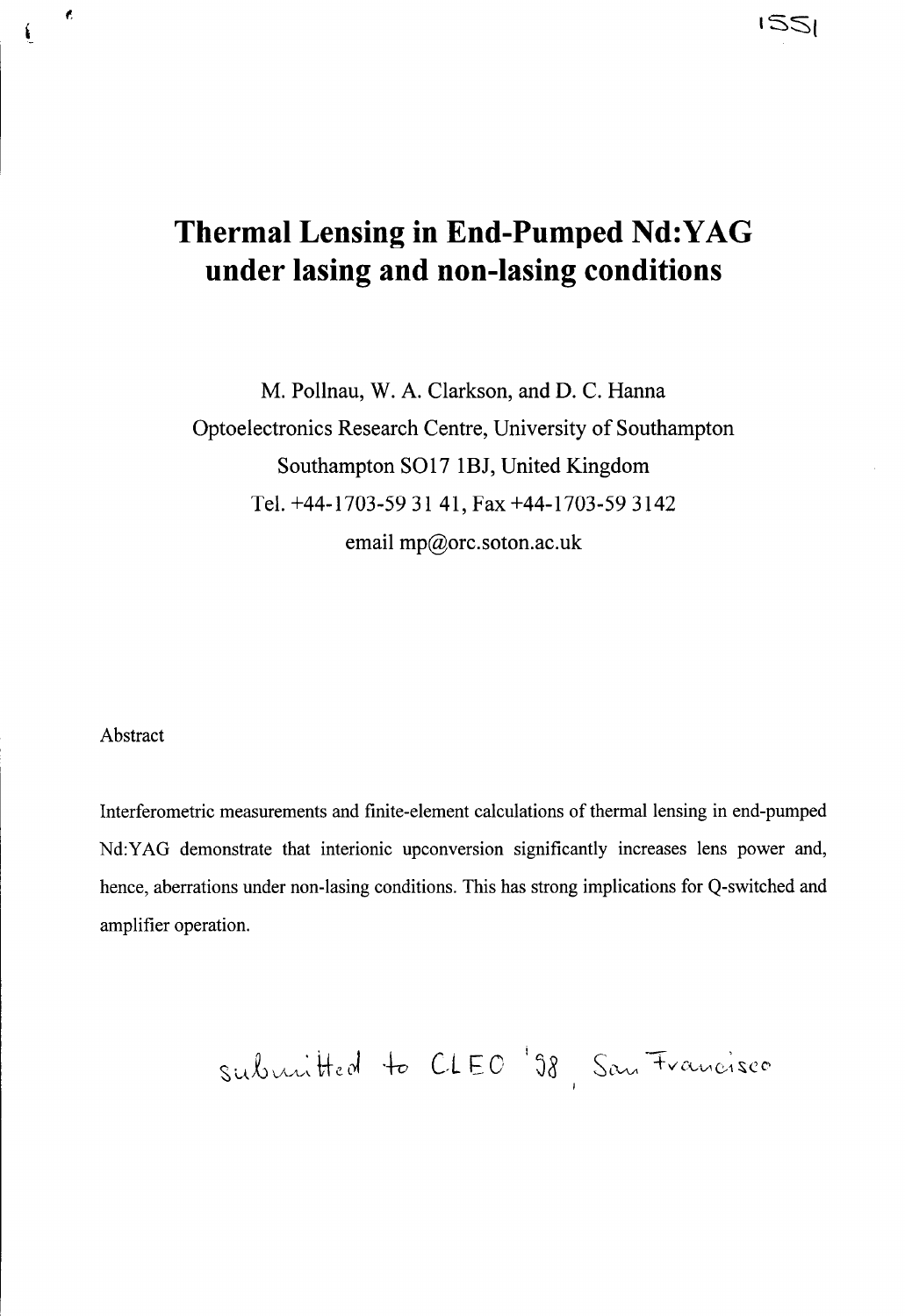## Thermal Lensing in End-Pumped Nd:YAG under lasing and non-lasing conditions

¢.

M. Pollnau, W. A. Clarkson, and D. C. Hanna

Optoelectronics Research Centre, University of Southampton Southampton SO17 1BJ, United Kingdom

Tel. +44-1703-59 31 41, Fax +44-1703-59 3142, email mp@orc.soton.ac.uk

Nd:YAG is widely used as a laser material because of its strong absorption at the 809-nm pump band, its four-level nature, and its high emission cross-section at  $1.064 \mu m$ . In addition, the good thermo-mechanical properties and high fracture limit of YAG allow end pumping with high intensities and, hence, offer the potential for scaling to very high powers. However, efforts to scale diode-end-pumped Nd:YAG lasers to high powers have been hindered by strong thermal lensing [l], necessitating the use of special resonator designs to alleviate the problem of beam distortions due to the aberrated nature of the lens. An important aspect of optimizing the resonator design is an accurate knowledge of the thermal lens under the operating conditions of interest.

In this paper, we show that at high excitation densities typically found under non-lasing conditions, Q-switched operation, or operation as an amplifier, interionic upconversion can have a very significant influence on the population mechanisms of the Nd:YAG laser system [2,3], resulting in much stronger thermal lensing. It was shown that upconversion processes dramatically affect thermal lensing in Nd:YLF by introducing relaxation channels that increase the heat dissipation in this system [4]. To understand the importance of upconversion for the thermal lensing behavior of the Nd:YAG system, we investigated the upconversion-induced heat generation (Fig. 1) and thermal lensing (Fig. 2) in Nd:YAG under strong excitation in experiments and calculations.

The thermal lensing in a diode-bar end-pumped Nd:YAG rod was determined interferometrically under both lasing and non-lasing conditions. The results showed a significant difference in the thermal lens power under lasing and non-lasing conditions (Fig. 2). In the former case, a weak thermal lens was observed which varied almost linearly with pump power. Under non-lasing conditions, a stronger thermal lens was measured, whose power increased nonlinearly with pump power. At 13.7 W of absorbed pump power, the focal length under nonlasing conditions was  $\sim$  factor-of-two shorter than that measured under lasing conditions. These measurements confirm that significant additional heat is generated in the non-lasing case.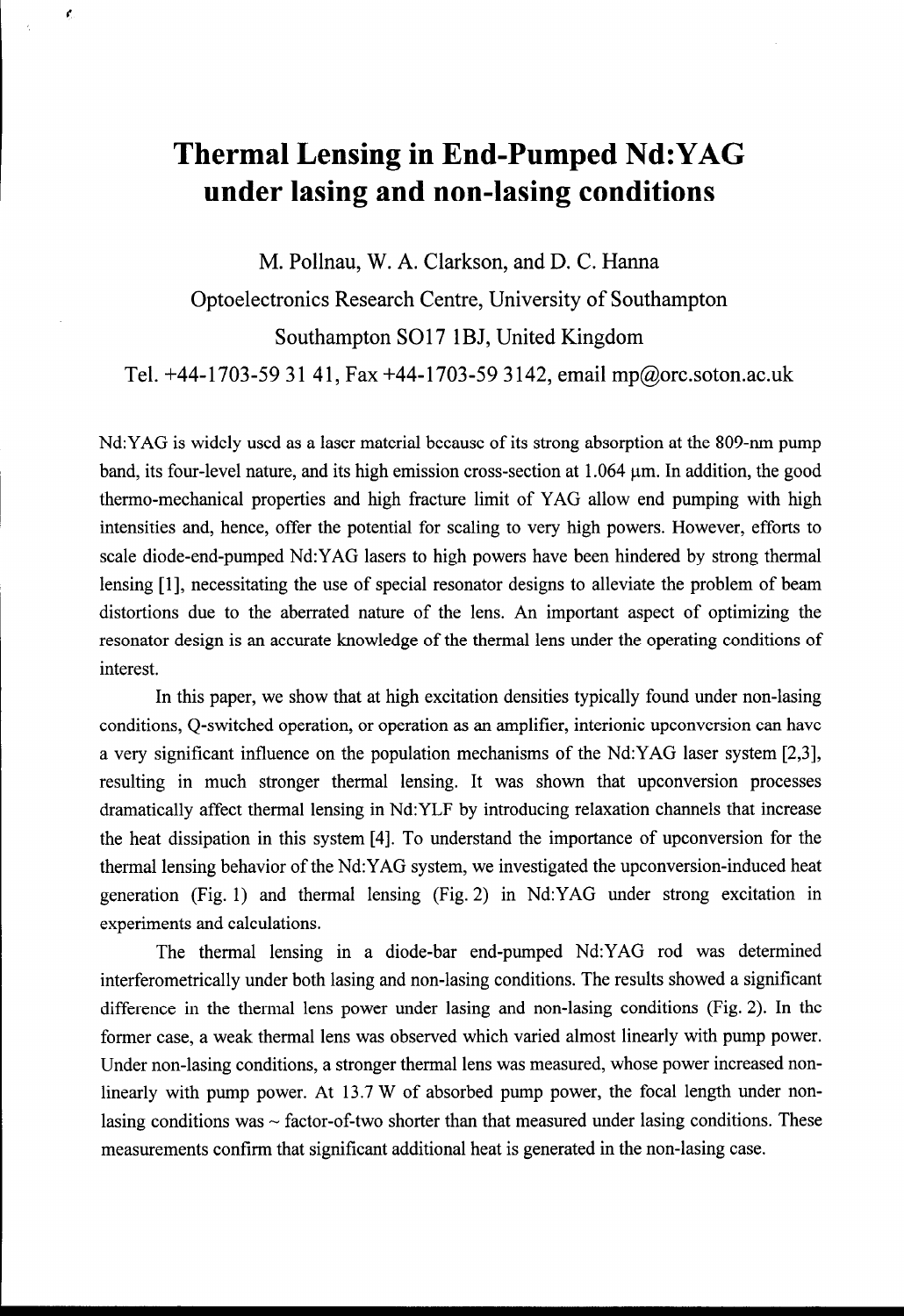A finite-element calculation, which considered the relevant processes including interionic upconversion, was performed. With the radiative rates from the  ${}^{4}F_{3/2}$  upper laser level as determined from a Judd-Ofelt analysis [5] and the intrinsic decay rate of  $(230 \,\mu s)^{-1}$ , i.e. 4350 s<sup>-1</sup>, we obtain a non-radiative decay rate of 480 s<sup>-1</sup> which is assumed to populate the next lower-lying level. Investigation of interionic upconversion in Nd:YAG resulted in published parameters which vary significantly in value. The value of the upconversion parameter of  $5x10^{-17}$  cm<sup>3</sup>/s (6900 s<sup>-1</sup> for a dopant concentration of 1 % at.) determined by Guy et al. [3] was found to provide consistency of our experimental and calculated results for thermal lens powers.

Excitation density, heat generation, temperature distribution, and thermal lensing were calculated for the same pump conditions as in the experiment. At our highest input power, the fraction of absorbed pump power that is converted to heat is 25 % under lasing and 40 % under non-lasing conditions (Fig. l), which significantly increases the temperature in the latter case. The additional heat load under non-lasing conditions is almost entirely due to the multiphonon relaxations following each upconversion process, demonstrating the strong influence of upconversion under these conditions. Calculation of thermal lens powers which considered the temperature dependencies of heat conductivity and thermo-optical parameters gave reasonable agreement with experimental results (Fig. 2). With stronger heat dissipation, spherical aberrations of the thermal lens increase. In addition, even at the same heat load under lasing and non-lasing conditions, aberrations are stronger under non-lasing conditions, because the heat load introduced by upconversion is more pronounced in the rod center.

Upconversion processes were found to be responsible for strong thermal lensing in Nd:YAG under non-lasing conditions and its non-linear behavior with respect to absorbed pump power. These results have important implications for the design of Q-switched lasers operating at low pulse repetition rates, amplifiers, and Nd:YAG lasers operating at different wavelengths on low-gain transitions with correspondingly higher excitation densities at laser threshold.

- [1] C. Pfistner, R. Weber, H. P. Weber, S. Merazzi, and R. Gruber, IEEE J. Quantum Electron. 30, 1605 (1994).
- [2] Y. Guyot, H. Manaa, J. Y. Rivoire, R. Moncorgé, N. Garnier, E. Descroix, M. Bon, and P. Laporte, Phys. Rev. B 51,784 (1995).
- [3] S. Guy, C. L. Bonner, D. P. Shepherd, D. C. Hanna, A. C. Tropper, and B. Ferrand, "High-inversion densities in Nd:YAG: upconversion and bleaching", submitted.
- [4] M. Pollnau, P. J. Hardman, W. A. Clarkson, and D. C. Hanna, "Upconversion-induced heat generation and thermal lensing in end-pumped  $Nd^{3+}:LiYF<sub>4</sub>$ ", submitted.
- [5] W. F. Krupke, IEEE J. Quantum Electron. 7, 153 (1972).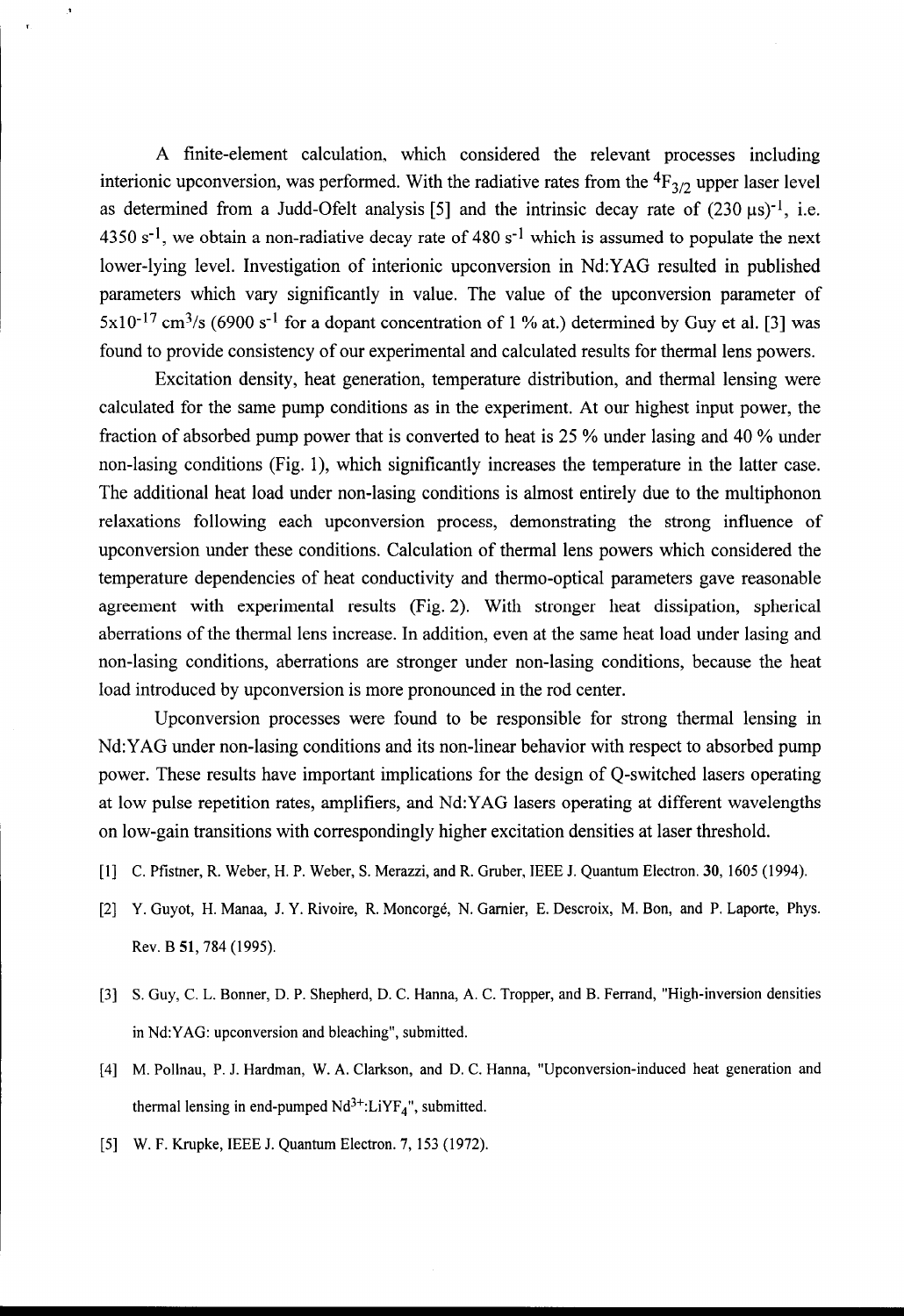### Figure Captions

 $\epsilon$ 

Fig. 1. Generated heat versus pump power under lasing (circles) and non-lasing (squares) conditions (calculated results).

Fig. 2. Optical power of the thermal lens in Nd:YAG versus pump power averaged over a radius of  $0-100 \mu m$  under lasing (circles) and non-lasing (squares) conditions. The pump waist was  $225 \mu m$ . Solid symbols = experimental results, open symbols = calculated results.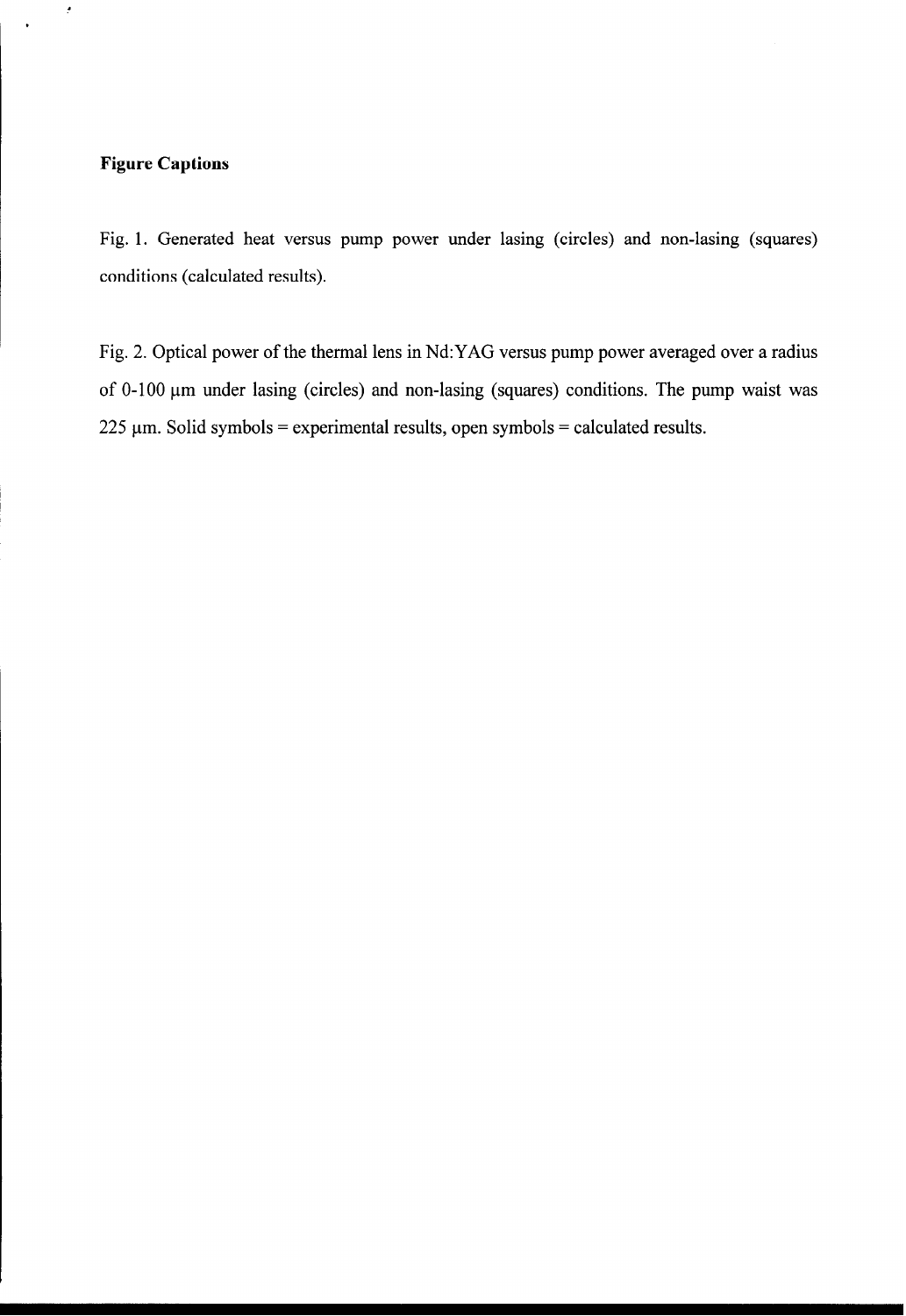$\bar{\epsilon}$